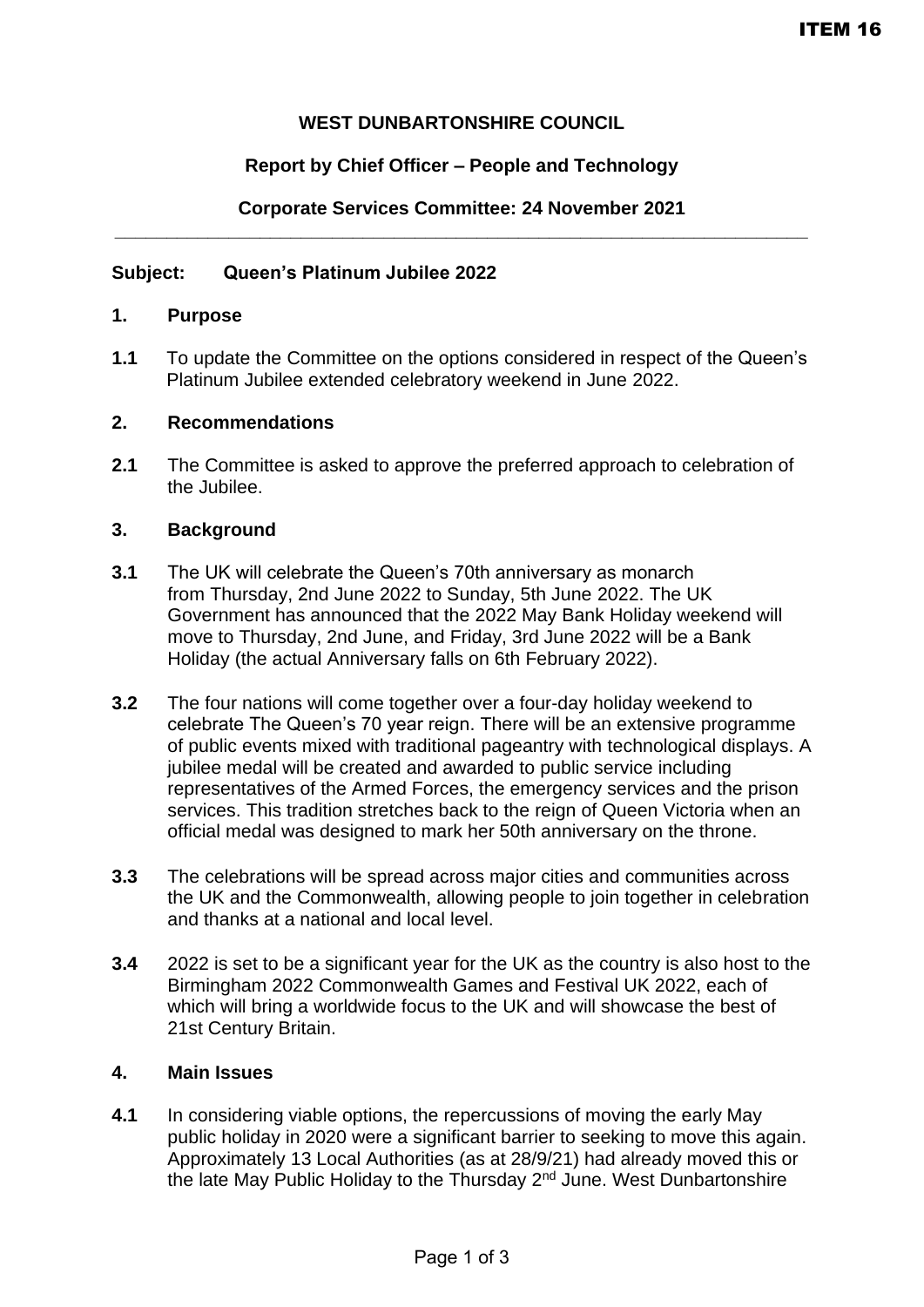no longer has a fixed public holiday at the end of May and, given views of the trades union, moving the early May public holiday was discounted.

- **4.2** There were several possible options with a variety of approaches being considered and agreed across Scottish Local Government. Seven Councils have proposed remaining open on Thursday 2<sup>nd</sup> June with leave able to be requested in accordance with the respective Annual Leave Policy. Almost universally, the Friday 3<sup>rd</sup> June will be a day of closure, with Scottish Government permission required for one less teaching day.
- **4.3** Scottish Government have confirmed that they were "content for local authorities to apply for an exemption from the requirement to provide 190 days of schooling for the schools in their area should they decide on an additional day to accommodate the Platinum Jubilee". The Chief Education Officer had proposed to align approach with that of the GCR/West Partnership and move the May Holiday Weekend on Monday 30th May to Thursday 2nd June and award an additional day of leave on Friday 3 June. The holiday on Friday 27th May would not change. The authorities in the West Partnership have, in principle, adopted this approach however our Teaching Unions resisted this move, electing only to mark the Friday, 3<sup>rd</sup> June.
- **4.4** The preferred option, and one which honours the spirit of the occasion, would be for relevant Local Government employees to be invited to request a day of leave from their entitlement for the Thursday  $2<sup>nd</sup>$  June should they wish to mark the occasion and the Friday, 3<sup>rd</sup> June 2022, will be a day of closure with normal pay for the day applied. This ensures that the approach is one agreed for the workforce and relevant establishments will therefore be closed on Friday 3rd June only.
- **4.5** Alternatives considered locally included not marking the occasion at all and closing relevant establishments on both days. The first was felt to be inconsistent with UK and Scottish Government policy, would potentially attract negative attention and prevent the workforce from joining in the celebrations (should they wish to). Closing on both days has been rejected by the LNCT trade unions and the SJC unions have confirmed that members would prefer to have the option of taking Thursday 2<sup>nd</sup> June as opposed to it being an additional day of closure requiring them to take leave.

# **5. People Implications**

- **5.1** There are resource implications in respect of front line/statutory services requiring employees to work resulting in the additional leave day being granted at a later date, incurring cover costs. This coupled with the potential pressure of COVID related self-isolation requirements, increasing absence across the organisation, but especially in these areas, means that this pressure could present challenges and impact the service(s).
- **5.2** The additional day of closure (pro rata for those working less than full time) will reduce the productivity output by one working day for each employee. The day is not applicable to casual or supply workers unless engaged to work over